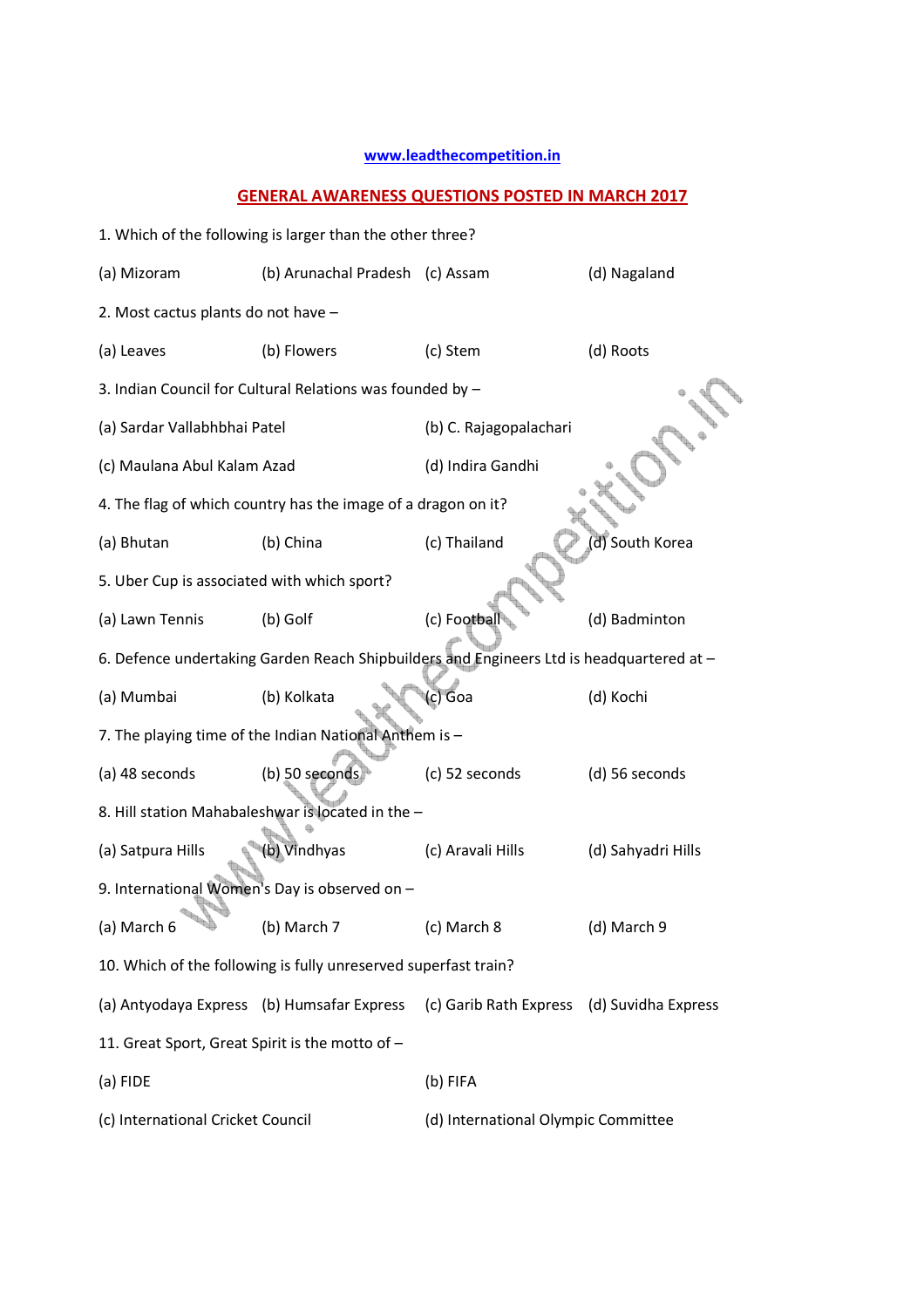|                                                                                              | 12. Where is the Indian National Defence University proposed to be set up? |                         |                      |  |
|----------------------------------------------------------------------------------------------|----------------------------------------------------------------------------|-------------------------|----------------------|--|
| (a) Gurugram                                                                                 | (b) Pune                                                                   | (c) Vadodara            | (d) Nagpur           |  |
|                                                                                              | 13. Which State has the highest percentage of its area under forests?      |                         |                      |  |
| (a) Assam                                                                                    | (b) Jharkhand                                                              | (c) Uttarakhand         | (d) Mizoram          |  |
|                                                                                              | 14. Who of the following was known as the Lion of Parliament?              |                         |                      |  |
| (a) Dr. Shyama Prasad Mukherjee                                                              |                                                                            | (b) Lala Lajpat Rai     |                      |  |
| (c) Atal Bihari Vajpayee                                                                     |                                                                            | (d) Jai Prakash Narayan |                      |  |
|                                                                                              | 15. Who of the following translated the Ramayana into Persian?             |                         |                      |  |
| (a) Abul Fazl                                                                                | (b) Faizi                                                                  | (c) Rahim               | (d) Ibn Batuta       |  |
|                                                                                              | 16. Where in Karnataka is RBI's Note Press located?                        |                         |                      |  |
| (a) Mysore                                                                                   | (b) Mangalore                                                              | (c) Kalaburagi          | d) Dharwad           |  |
| 17. Which of the following was the first to be conferred the status of a classical language? |                                                                            |                         |                      |  |
| (a) Sanskrit                                                                                 | (b) Tamil                                                                  | (c) Telugu              | (d) Bengali          |  |
| 18. 'Lipstick under my burkha' is a film directed by                                         |                                                                            |                         |                      |  |
| (a) Nitesh Tiwari                                                                            | (b) Alankrita Srivastava (c) Vishal Pandya                                 |                         | (d) Vishal Bharadwaj |  |
| 19. Nyctalopia is commonly known as                                                          |                                                                            |                         |                      |  |
| (a) Short Sight                                                                              | (b) Long Sight                                                             | (c) Lazy Eye            | (d) Night Blindness  |  |
|                                                                                              | 20. At which place in Madhya Pradesh is an oil refinery located?           |                         |                      |  |
| (a) Bina                                                                                     | (b) Jabalpur                                                               | (c) Indore              | (d) Ratlam           |  |
| 21. Which State has the lowest percentage of its area under forests?                         |                                                                            |                         |                      |  |
| (a) Kerala                                                                                   | (b) Rajasthan                                                              | (c) Punjab              | (d) Telangana        |  |
| 22. Who adopted the policy of blood and iron against rebels, traitors and robbers?           |                                                                            |                         |                      |  |
| (a) Balban                                                                                   | (b) Alauddin Khilji                                                        | (c) Sikandar Lodhi      | (d) Iltutmish        |  |
| 23. Where is the Central Institute of Indian Languages located?                              |                                                                            |                         |                      |  |
| (a) Hyderabad                                                                                | (b) Tirupati                                                               | (c) Mysore              | (d) Agra             |  |
|                                                                                              |                                                                            |                         |                      |  |

24. 'For the Game, For the World' is the motto of –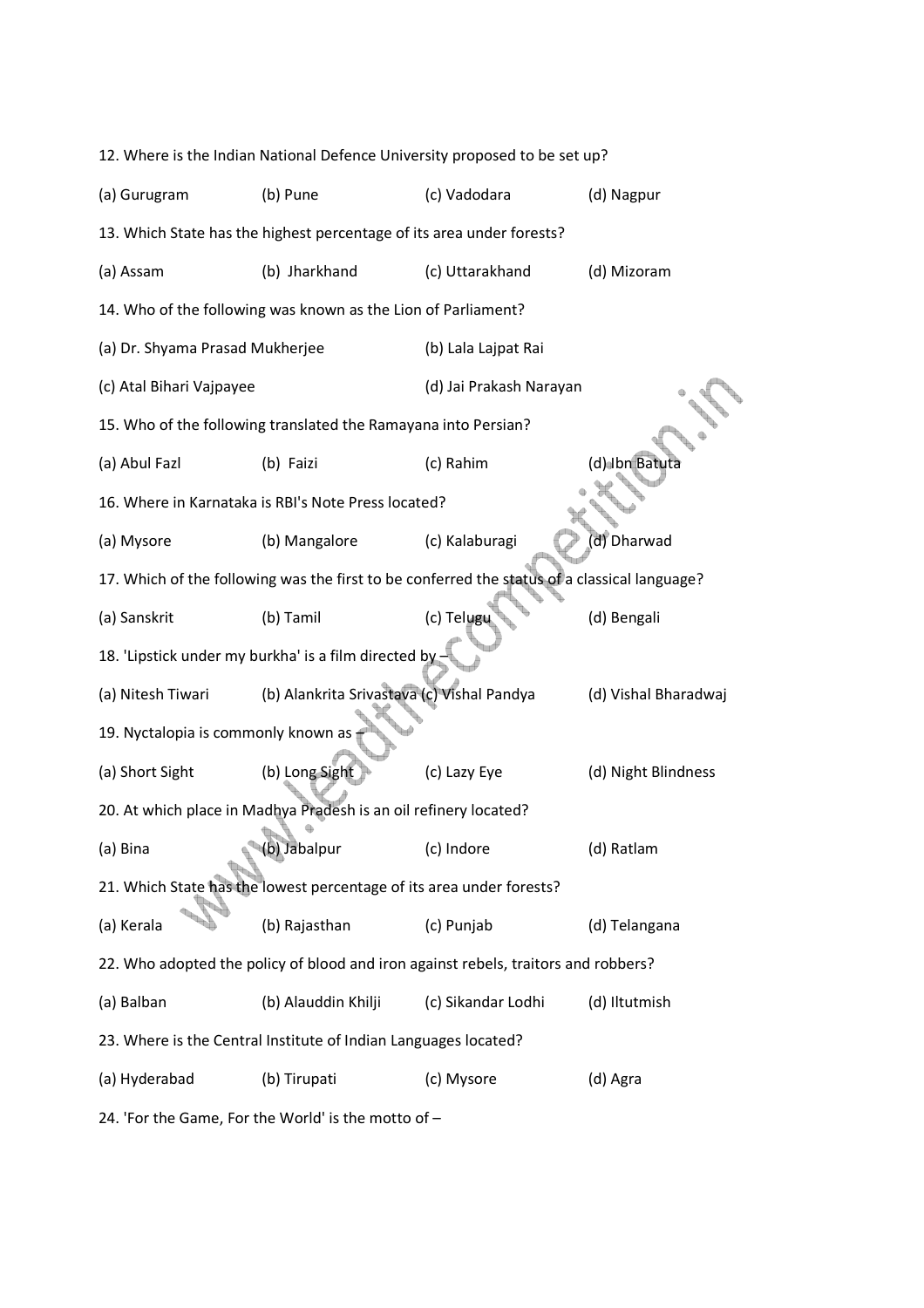| (a) FIFA                                       |                                                                                            | (b) International Tennis Federation       |                 |
|------------------------------------------------|--------------------------------------------------------------------------------------------|-------------------------------------------|-----------------|
| (c) International Olympic Committee            |                                                                                            | (d) International Hockey Federation       |                 |
|                                                | 25. Who of the following was instrumental in establishing the Indian Institute of Science? |                                           |                 |
| (a) Ghanshyam Das Birla                        |                                                                                            | (b) Jamshetji Tata                        |                 |
| (c) Jamnalal Bajaj                             |                                                                                            | (d) Shanti Swarup Bhatnagar               |                 |
|                                                | 26. A question in Parliament to which an oral answer is desired by the member is $-$       |                                           |                 |
| (a) Short Notice Question                      |                                                                                            | (b) Starred Question                      |                 |
| (c) Unstarred Question                         |                                                                                            | (d) Prior Notice Question                 |                 |
|                                                | 27. Which of the following games has the largest court (playing area)?                     |                                           |                 |
| (a) Tennis                                     | (b) Volleyball                                                                             | (c) Basketball                            | Handball        |
|                                                | 28. Which was the first spacecraft to make a landing on the moon?                          |                                           |                 |
| (a) Luna 2                                     | (b) Apollo 1                                                                               | (c) Apollo 11                             | (d) Luna 3      |
|                                                | 29. Which Sikh guru became the Guru at the age of 5 years?                                 |                                           |                 |
| (a) Guru Ram Das                               | (b) Guru Hara Rai                                                                          | (c) Guru Tegh Bahadur (d) Guru Har Kishan |                 |
| 30. Who of the following is/was not a painter? |                                                                                            |                                           |                 |
| (a) Tyeb Mehta                                 | (b) Ramkinkar Baiz                                                                         | (c) Syed Haider Raza                      | (d) Jamini Roy  |
|                                                | 31. RACEMO Sports Car was recently unveiled by -                                           |                                           |                 |
| (a) Maruti Suzuki                              | (b) Toyota                                                                                 | (c) Hyundai                               | (d) Tata Motors |
|                                                | 32. Xiaomi is a smartphone manufacturer based in -                                         |                                           |                 |
| (a) China                                      | (b) South Korea                                                                            | (c) Taiwan                                | (d) Japan       |
|                                                | 33. For Income Tax assessees 100% of tax liability is to be paid by which date every year? |                                           |                 |
| $(a)$ 01 March                                 | $(b)$ 15 March                                                                             | (c) 22 March                              | (d) 31 March    |
|                                                | 34. Who is the founder of space transport services company, SpaceX?                        |                                           |                 |
| (a) Jeff Bezos                                 | (b) Elon Musk                                                                              | (c) Evan Spiegel                          | (d) Jack Dorsey |
| 35. Galena is an ore of which metal?           |                                                                                            |                                           |                 |
| (a) Gold                                       | (b) Silver                                                                                 | (c) Lead                                  | (d) Platinum    |
|                                                |                                                                                            |                                           |                 |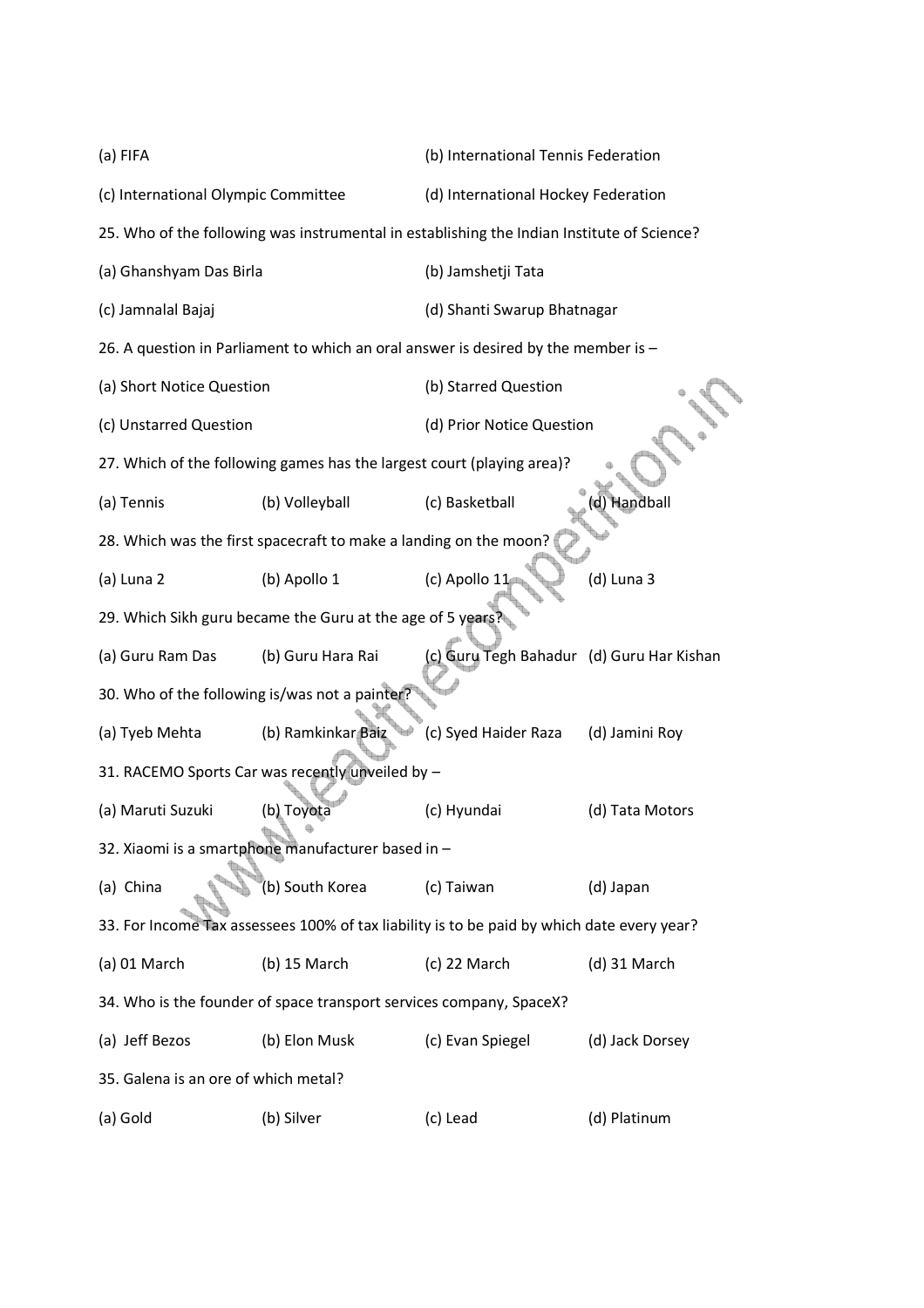36. Aircraft carrier INS Viraat was formerly named – (a) Admiral Gorshkov (b) Admiral Kuznetsov (c) HMS Hercules (d) HMS Hermes 37. Which device is used to convert alternating current to direct current? (a) Rectifier (b) Transformer (c) Resistor (d) Inductance 38. Chand Bibi of Bijapur fought against the forces of – (a) Aurangzeb (b) Akbar (c) Alauddin Khilji (d) Bahadur Shah 39. In which district of Andhra Pradesh is the temple of Tirupati located? (a) Kadapa (b) Anantpur (c) Chittoor (d) Nellore 40. Which State hosts the annual Surajkund crafts fair? (a) Haryana (b) Himachal Pradesh (c) Uttar Pradesh (d) Rajasthan 41. What is the unit of blood glucose measurement? (a) mmol/L  $(b)$  mmHg  $(c)$  mm/Dl  $(d)$  mol/ml 42. One who studies and analyses elections is known as (a) Philologist (b) Psephologist (c) Sophiology (d) Graphology 43. Festival of Holi falls on – (a) New Moon Day (b) Full Moon Day (c) One day before Full Moon (d) One day after New Moon 44. Who was the first to go to jail as a journalist during the Indian freedom movement? (a) Lokmanya tilak (b) Mahatma Gandhi (c) Surendranath Banerjee (d) Aruna Asaf Ali 45. Which is the biggest national park in India? (a) Jim Corbett National Park (b) Kaziranga National Park (c) Kanha National Park (d) Hemis National Park 46. Which is the largest muscle in the human body? (a) Gluteus Maximus (b) Latissimus dorsi (c) Stapedius (d) Sartorius 47. Which is the first word of the Rig Veda? (a) Indra (b) Agni (c) Surya (d) Shiva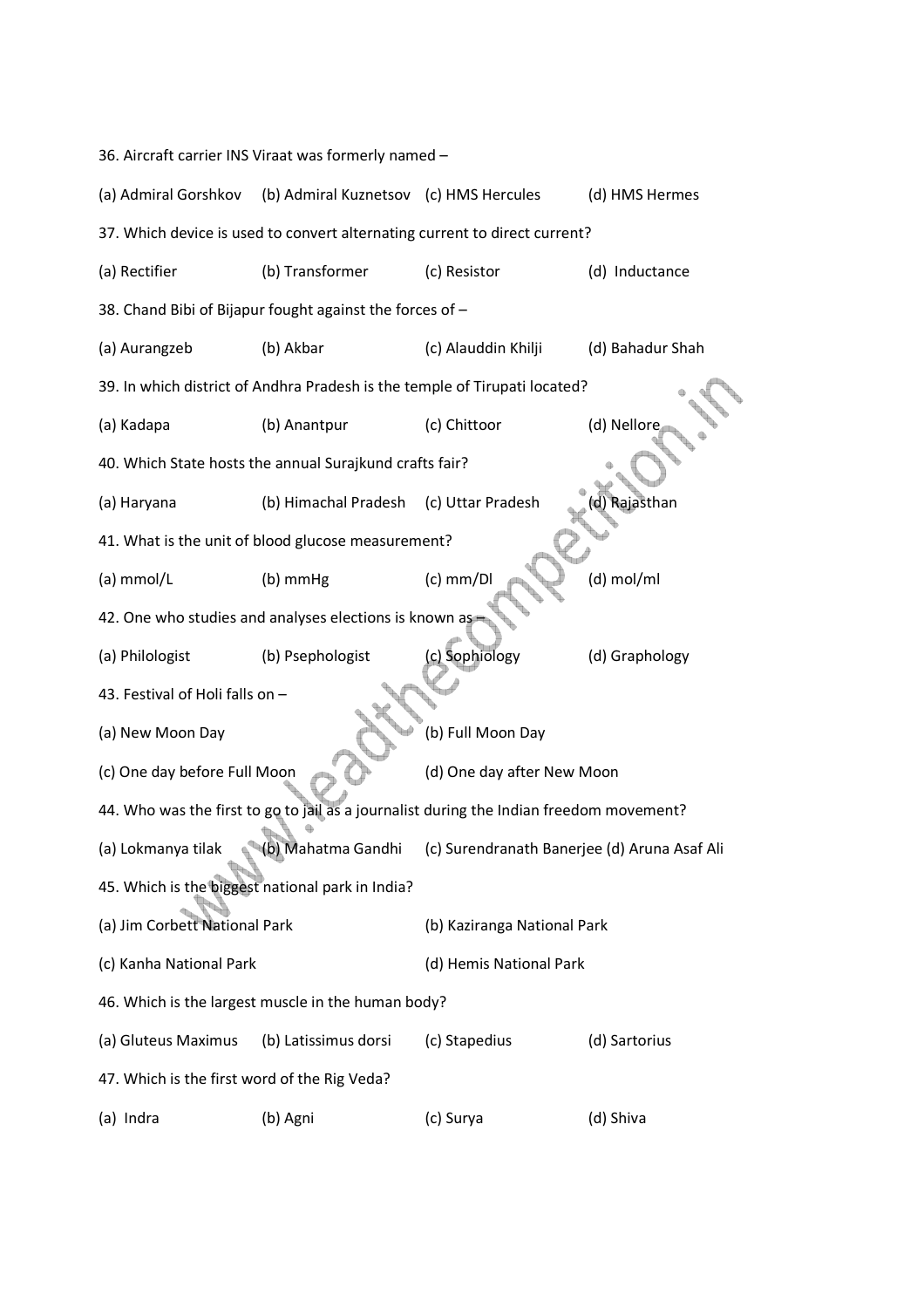|                                                                            | 48. In which country is the Taklamakan Desert located?                  |                                 |                    |  |  |
|----------------------------------------------------------------------------|-------------------------------------------------------------------------|---------------------------------|--------------------|--|--|
| (a) Egypt                                                                  | (b) Saudi Arabia                                                        | (c) China                       | (d) Argentina      |  |  |
| 49. Curcumin is a substance found in -                                     |                                                                         |                                 |                    |  |  |
| (a) Saffron                                                                | (b) Cinnamon                                                            | (c) Capsicum                    | (d) Turmeric       |  |  |
|                                                                            | 50. Which country has the most countries touching its borders?          |                                 |                    |  |  |
| (a) China                                                                  | (b) Germany                                                             | (c) Zimbabwe                    | (d) Brazil         |  |  |
|                                                                            | 51. Which of the following is the only floating national park in India? |                                 |                    |  |  |
| (a) Balphakram National Park                                               |                                                                         | (b) Khirganga National Park     |                    |  |  |
| (c) Mouling National Park                                                  |                                                                         | (d) Keibul Lamjao National Park |                    |  |  |
|                                                                            | 52. Asafoetida is obtained from which part of the plant?                |                                 |                    |  |  |
| (a) Resin                                                                  | (b) Stigma                                                              | (c) Fruit                       | d) Flower bud      |  |  |
|                                                                            | 53. Which country has the most number of official languages             |                                 |                    |  |  |
| (a) Argentina                                                              | (b) Zimbabwe                                                            | (c) Spain                       | (d) United Kingdom |  |  |
| 54. Which is the largest producer of rubber in the world?                  |                                                                         |                                 |                    |  |  |
| (a) Brazil                                                                 | (b) Indonesia                                                           | c) Thailand                     | (d) India          |  |  |
| 55. Aguada Central Jail is located in -                                    |                                                                         |                                 |                    |  |  |
| (a) Pune                                                                   | (b) Port Blair                                                          | (c) Goa                         | (d) Puducherry     |  |  |
|                                                                            | 56. Which of the following is a monosaccharide?                         |                                 |                    |  |  |
| (a) Lactose                                                                | (b) Fructose                                                            | (c) Maltose                     | (d) Sucrose        |  |  |
| 57. Dadasaheb Phalke Award is given by the Ministry of -                   |                                                                         |                                 |                    |  |  |
| (a) Information and Broadcasting                                           |                                                                         | (b) Culture                     |                    |  |  |
| (c) Home Affairs                                                           |                                                                         | (d) Human Resource Development  |                    |  |  |
| 58. In which organ of the body do we find alveoli?                         |                                                                         |                                 |                    |  |  |
| (a) Kidneys                                                                | (b) Pancreas                                                            | (c) Liver                       | (d) Lungs          |  |  |
| 59. With which of the following companies is Karshanbhai Patel associated? |                                                                         |                                 |                    |  |  |
| (a) Nirma                                                                  | (b) Hindalco                                                            | (c) Lupin                       | (d) Essar          |  |  |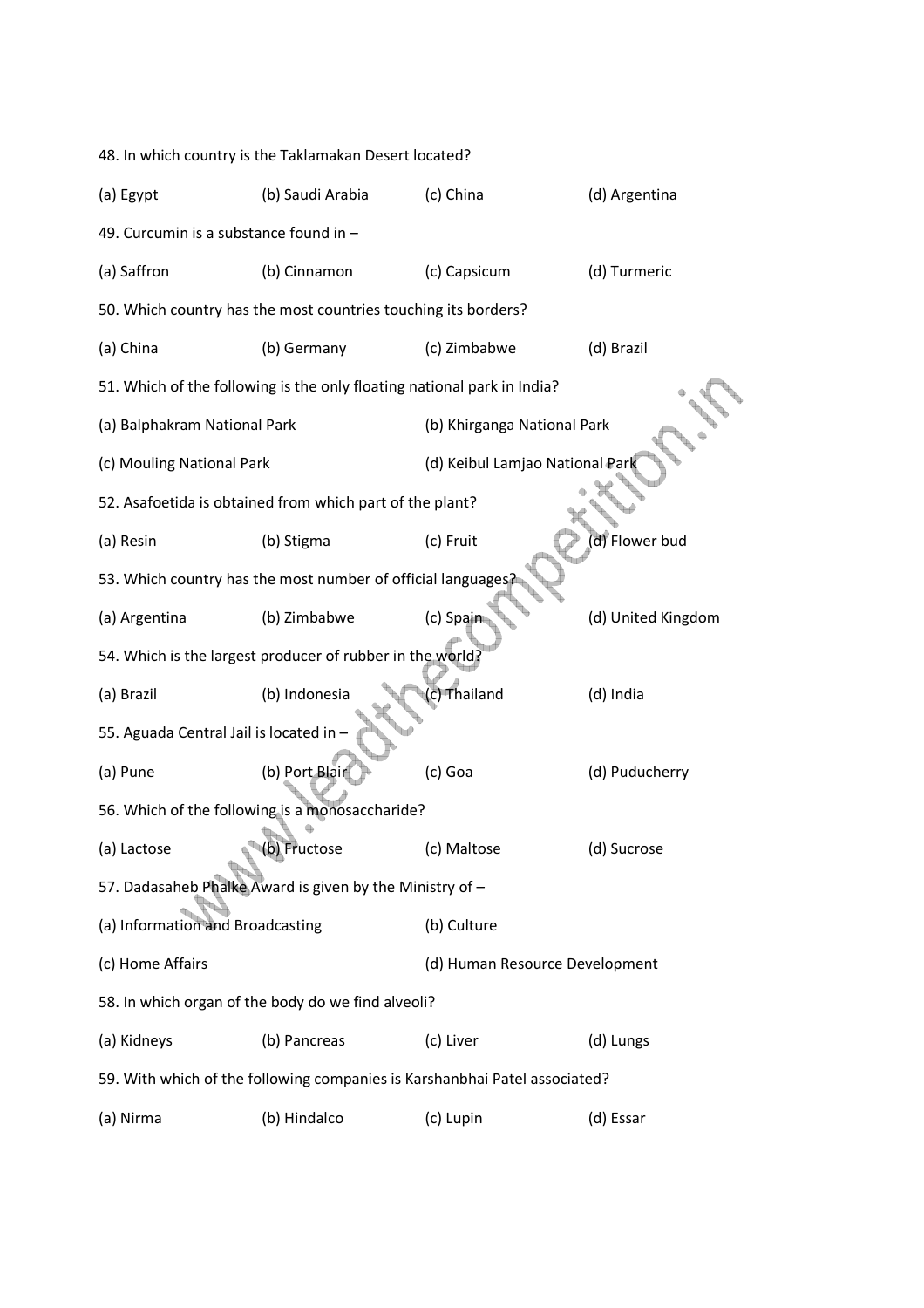|                                                                                   | 60. C in FMCG (with respect to companies) stands for?                  |                      |                   |  |  |
|-----------------------------------------------------------------------------------|------------------------------------------------------------------------|----------------------|-------------------|--|--|
| (a) Cosmetic                                                                      | (b) Consumer                                                           | (c) Competitive      | (d) Cheap         |  |  |
|                                                                                   | 61. Which plant is known as the Terror of Bengal?                      |                      |                   |  |  |
| (a) Water Hyacinth                                                                | (b) Lantana Camara                                                     | (c) Congress Grass   | (d) Money Plant   |  |  |
|                                                                                   | 62. The Jallianwala Bagh massacre occurred in the year -               |                      |                   |  |  |
| (a) 1918                                                                          | (b) 1919                                                               | $(c)$ 1917           | $(d)$ 1916        |  |  |
|                                                                                   | 63. In which country is the Komodo Dragon, the largest lizard found?   |                      |                   |  |  |
| (a) Madagascar                                                                    | (b) Indonesia                                                          | (c) Brazil           | (d) Tanzania      |  |  |
|                                                                                   | 64. In which of the following countries do vehicles run on the right?  |                      |                   |  |  |
| (a) Australia                                                                     | (b) Japan                                                              | (c) China            | South Africa      |  |  |
| 65. Heavy Vehicles Factory is located at -                                        |                                                                        |                      |                   |  |  |
| (a) Jabalpur                                                                      | (b) Nasik                                                              | (c) Avadi            | (d) Khadki        |  |  |
|                                                                                   | 66. The headquarters of International Cricket Council are located at - |                      |                   |  |  |
| (a) London                                                                        | (b) Melbourne                                                          | (c) New Delhi        | (d) Dubai         |  |  |
| 67. Gingivitis is a disease affecting the                                         |                                                                        |                      |                   |  |  |
| (a) Gums                                                                          | (b) Ears                                                               | (c) Eyes             | (d) Throat        |  |  |
|                                                                                   | 68. Which is the largest freshwater lake in the world?                 |                      |                   |  |  |
| (a) Lake Baikal                                                                   | (b) Lake Superior                                                      | (c) Lake Victoria    | (d) Lake Michigan |  |  |
| 69. An example of ball and socket joint in the human body can be found in the $-$ |                                                                        |                      |                   |  |  |
| (a) Shoulder                                                                      | (b) Knees                                                              | (c) Ankles           | (d) Elbow         |  |  |
| 70. Manali Oil Refinery is located in which State?                                |                                                                        |                      |                   |  |  |
| (a) Uttarakhand                                                                   | (b) Assam                                                              | (c) Himachal Pradesh | (d) Tamil Nadu    |  |  |
| 71. In which part of the body are nephrons found?                                 |                                                                        |                      |                   |  |  |
| (a) Brain                                                                         | (b) Kidneys                                                            | (c) Lungs            | (d) Liver         |  |  |
| 72. Direct action, overwrite, boot, polymorphic are types of -                    |                                                                        |                      |                   |  |  |
| (a) Browsers                                                                      | (b) Programs                                                           | (c) Viruses          | (d) Processors    |  |  |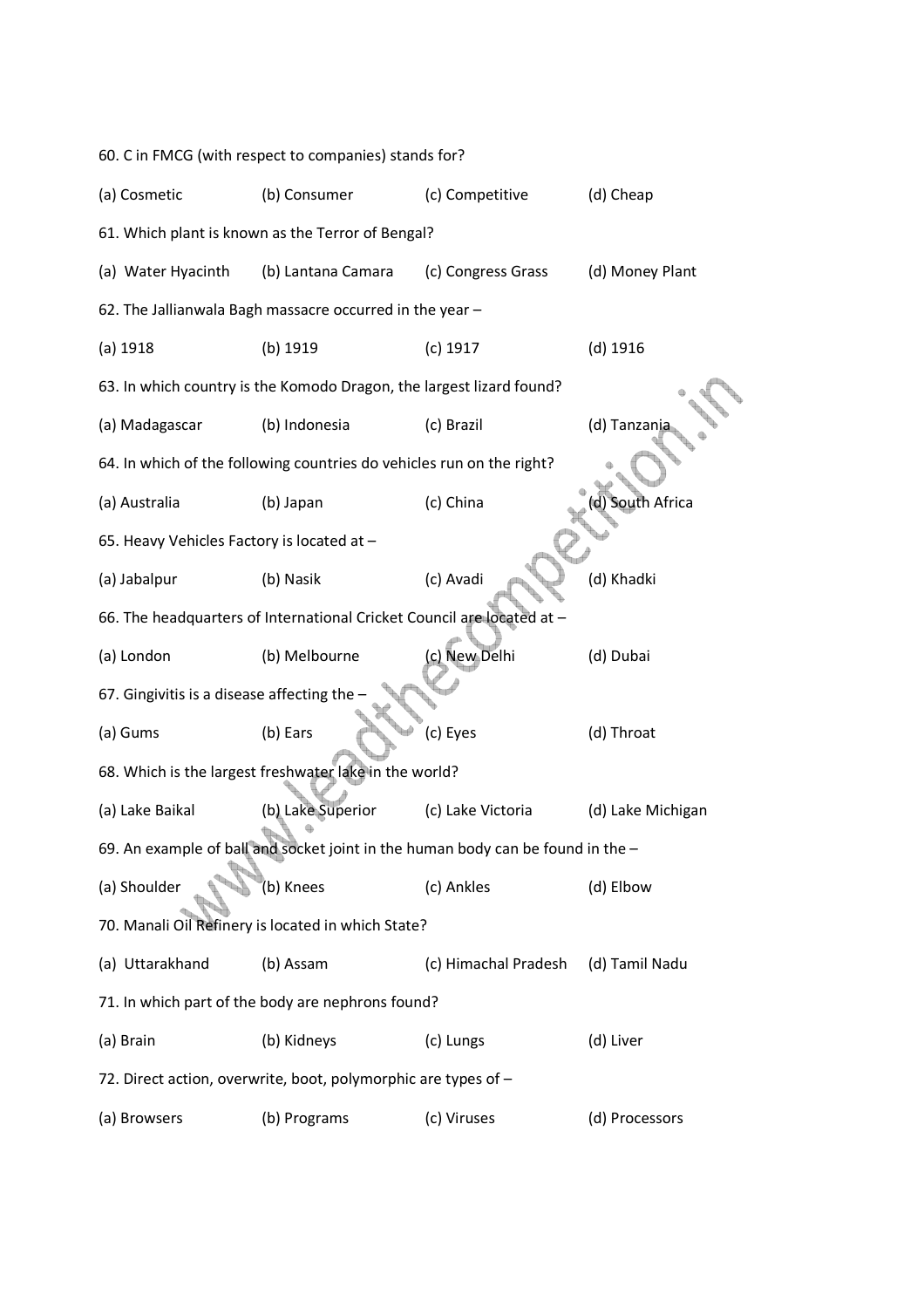| 73. Which animal is not native to Africa?                        |                                                                               |                       |                                  |  |  |
|------------------------------------------------------------------|-------------------------------------------------------------------------------|-----------------------|----------------------------------|--|--|
| (a) Orangutan                                                    | (b) Chimpanzee                                                                | (c) Gorilla           | (d) Okapi                        |  |  |
| 74. Maoris are people native to -                                |                                                                               |                       |                                  |  |  |
| (a) Canada                                                       | (b) Greenland                                                                 | (c) Finland           | (d) New Zealand                  |  |  |
|                                                                  | 75. यतो धर्मस्ततो जयः Whence Dharma, Thence victory is the motto of -         |                       |                                  |  |  |
| (a) Indian Air Force                                             | (b) Parliament                                                                | (c) Supreme Court     | (d) University Grants Commission |  |  |
|                                                                  | 76. Bhandarkar Oriental Research Institute is located in -                    |                       |                                  |  |  |
| (a) Pune                                                         | (b) Vadodara                                                                  | (c) Varanasi          | (d) Dehradur                     |  |  |
| 77. River Narmada empties into the sea at -                      |                                                                               |                       |                                  |  |  |
| (a) Gulf of Kutch                                                | (b) Gulf of Khambhat                                                          | (c) Gulf of Mannar    | d) Laccadive Sea                 |  |  |
|                                                                  | 78. In which year did the Fukushima nuclear disaster occur?                   |                       |                                  |  |  |
| $(a)$ 2008                                                       | $(b)$ 2009                                                                    | (c) 2010              | $(d)$ 2011                       |  |  |
|                                                                  | 79. Which acid is used in the production of fertilizers?                      |                       |                                  |  |  |
| (a) Nitric Acid                                                  | (b) Hydrochloric Acid                                                         | (c) Sulphuric Acid    | (d) Carbonic Acid                |  |  |
|                                                                  | 80. Which article of the Indian Constitution contains the fundamental duties? |                       |                                  |  |  |
| (a) Article 21A                                                  | (b) Article 35                                                                | (c) Article 51A       | (d) Article 52                   |  |  |
|                                                                  | 81. In which State is the Sessa Orchid Sanctuary located?                     |                       |                                  |  |  |
| (a) Mizoram                                                      | (b) Himachal Pradesh                                                          | (c) Arunachal Pradesh | (d) Sikkim                       |  |  |
|                                                                  | 82. In which city was the Sheroes Hangout first opened in 2015?               |                       |                                  |  |  |
| (a) Delhi                                                        | (b) Agra                                                                      | (c) Jaipur            | (d) Kolkata                      |  |  |
| 83. Ficus Reliogosa is the scientific name of which common tree? |                                                                               |                       |                                  |  |  |
| (a) Peepal                                                       | (b) Neem                                                                      | (c) Banyan            | (d) Tulasi                       |  |  |
| 84. In which country is Mt. Etna located?                        |                                                                               |                       |                                  |  |  |
| (a) Germany                                                      | (b) Switzerland                                                               | (c) Finland           | (d) Italy                        |  |  |
| 85. Black Pagoda is located in -                                 |                                                                               |                       |                                  |  |  |
| (a) Ladakh                                                       | (b) Dharamshala                                                               | (c) Konark            | (d) Gangtok                      |  |  |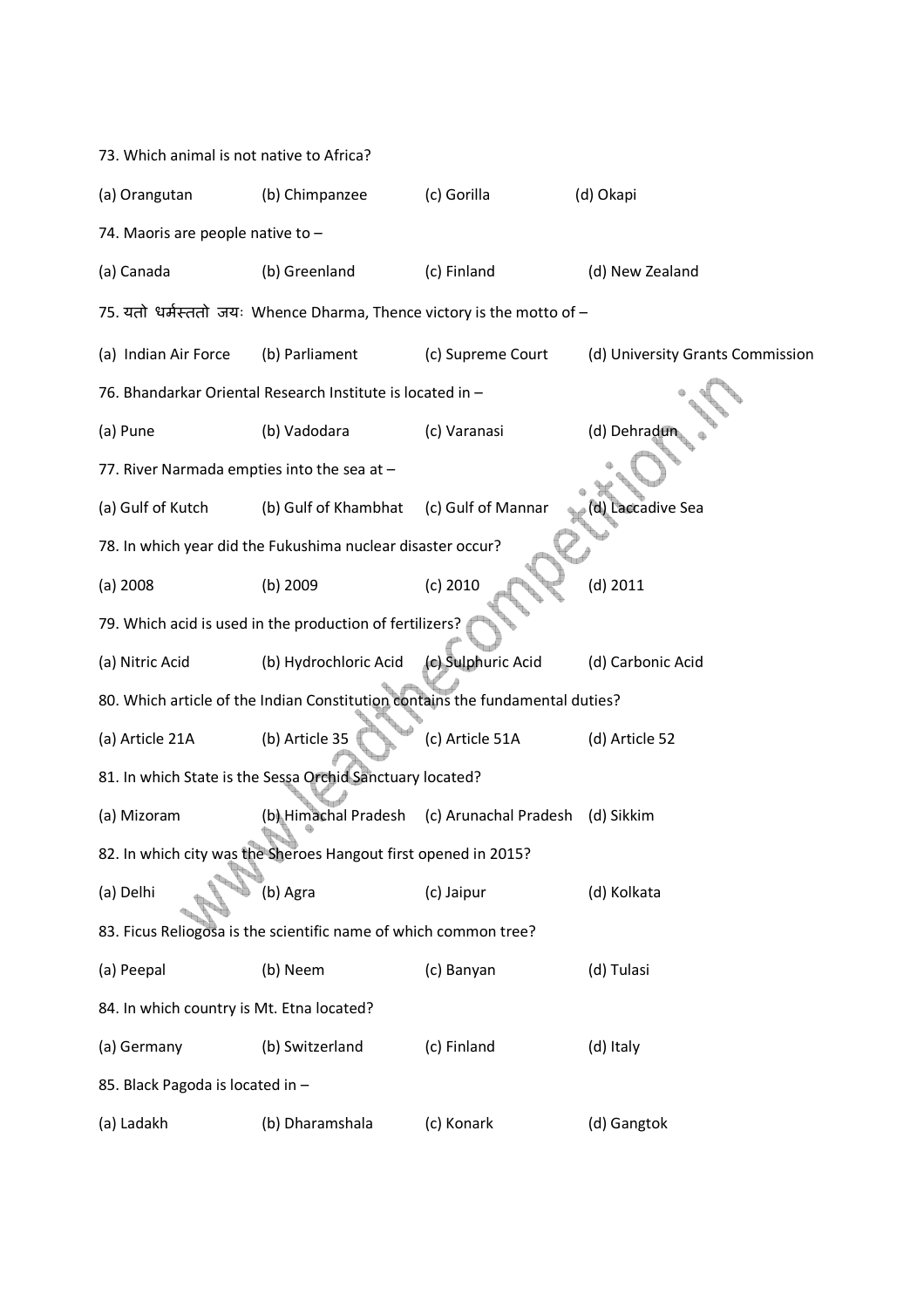86. Who of the following was known as Father of Indian Unrest by the British? (a) Lokmanya Tilak (b) Gopal Krishna Gokhale (c) Mahatma Gandhi (d) Surya Sen 87. Kalbelia is a folk dance form of which state? (a) Gujarat (b) Rajasthan (c) Himachal Pradesh (d) Uttarakhand 88. In which city is the Jolly Grant airport located? (a) Jodhpur (b) Chandigarh (c) Shimla (d) Dehradun 89. Which State in India has the highest density of population as per 2011 census? (a) Kerala (b) Bihar (c) West Bengal (d) Jharkhand 90. If a doctor writes h.s. against a medicine, the medicine is to be taken (a) at bedtime (b) twice in a day (c) after meals (d) before breakfast 91. Sela Pass is located in which State? (a) Sikkim (b) Arunachal Pradesh (c) Uttarakhand (d) Himachal Pradesh 92. Redmi is a model of smartphone manufactured by (a) Xiaomi (b) Sony (c) Apple (d) Blackberry 93. Nowruz is the new year celebrated b (a) Buddhists (b) Baha'is (c) Parsis (d) Jews 94. Radhakishan Damani is the founder of which company? (a) Big Bazar (b) Spencers c) Foodworld (d) DMart 95. Which is the most reactive element? (a) Flourine (b) Sodium (c) Caesium (d) Phosphorus 96. Who of the following is considered the inventor of atomic bomb? (a) Samel Cohen (b) Edward Teller (c) Rober Oppenheimer (d) Alfred Nobel 97. Which dynasty constructed the Brihadeswara Temple in Thanjavur? (a) Cholas (b) Kakatiyas (c) Pallavas (d) Chalukyas 98. FIFA World Cup 2018 is scheduled to be held in –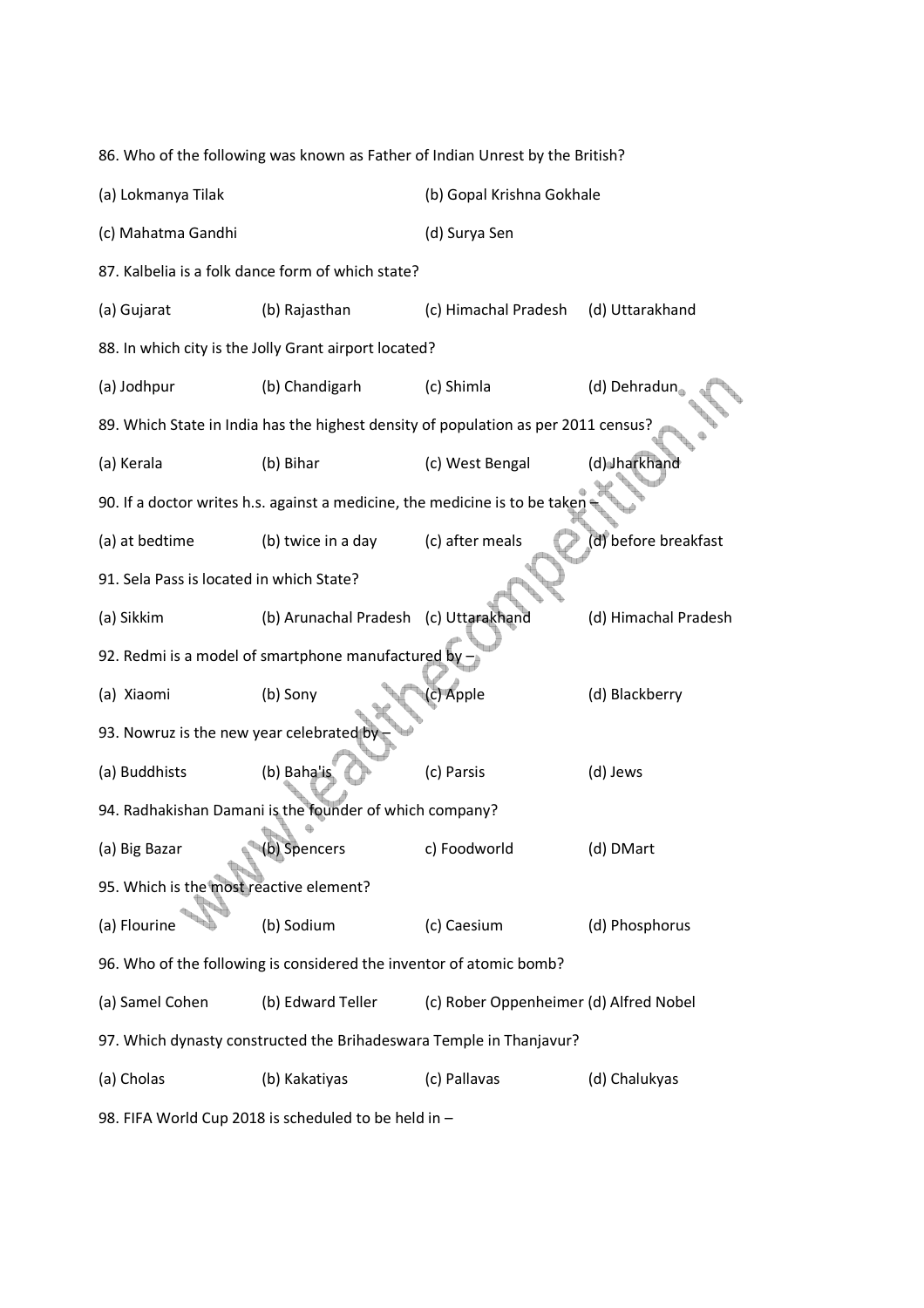| (a) Germany                                                                | (b) Netherlands                                                                       | (c) Russia       | (d) China             |  |  |
|----------------------------------------------------------------------------|---------------------------------------------------------------------------------------|------------------|-----------------------|--|--|
|                                                                            | 99. Ongole is a famous breed of which domestic animal?                                |                  |                       |  |  |
| (a) Goat                                                                   | (b) Bull                                                                              | (c) Buffalo      | (d) Camel             |  |  |
| 100. Which sea separates Africa and Europe?                                |                                                                                       |                  |                       |  |  |
| (a) Red Sea                                                                | (b) Dead Sea                                                                          | (c) Gulf of Aden | (d) Mediterranean Sea |  |  |
|                                                                            | 101. Which State carved out 7 new districts out of its existing 9 districts recently? |                  |                       |  |  |
| (a) Mizoram                                                                | (b) Nagaland                                                                          | (c) Manipur      | (d) Tripura           |  |  |
|                                                                            | 102. With which country does India conduct the joint military exercise named Khanjar? |                  |                       |  |  |
| (a) Kyrgystan                                                              | (b) Kazhakastan                                                                       | (c) Bangladesh   | (d) Mongolia          |  |  |
|                                                                            | 103. The city in which India's first Railway University is proposed to be set up      |                  |                       |  |  |
| (a) Gurugram                                                               | (b) Vadodara                                                                          | (c) Secunderabad | d) Bhopal             |  |  |
| 104. In which country is the Whanganui river located?                      |                                                                                       |                  |                       |  |  |
| (a) China                                                                  | (b) Thailand                                                                          | (c) Cambodia     | (d) New Zealand       |  |  |
| 105. Which of the following is a non-metal and liquid at room temperature? |                                                                                       |                  |                       |  |  |
| (a) Bromine                                                                | (b) Sodium                                                                            | (c) Mercury      | (d) Potassium         |  |  |
|                                                                            | 106. In which place is an oil refinery located in Madhya Pradesh?                     |                  |                       |  |  |
| (a) Babina                                                                 | (b) Bina                                                                              | (c) Gwalior      | (d) Jabalpur          |  |  |
| 107. What type of living being is an Alexandra's Birdwing                  |                                                                                       |                  |                       |  |  |
| (a) Beetle                                                                 | (b) Fish                                                                              | (c) Butterfly    | (d) Bird              |  |  |
| 108. Sheikh Zayed Stadium is located in -                                  |                                                                                       |                  |                       |  |  |
| (a) Pakistan                                                               | (b) Bangladesh                                                                        | (c) South Africa | $(d)$ U.A.E           |  |  |
| 109. Which of the following is the common name for Ascorbic Acid?          |                                                                                       |                  |                       |  |  |
| (a) Vitamin A                                                              | (b) Vitamin B                                                                         | (c) Vitamin C    | (d) Vitamin D         |  |  |
| 110. The escape velocity on earth is about -                               |                                                                                       |                  |                       |  |  |
| (a) 10 km/s                                                                | (b) 11.2 km/s                                                                         | (c) 15 km/s      | (d) 22 km/s           |  |  |

111. In which part of the body are rods and cones found?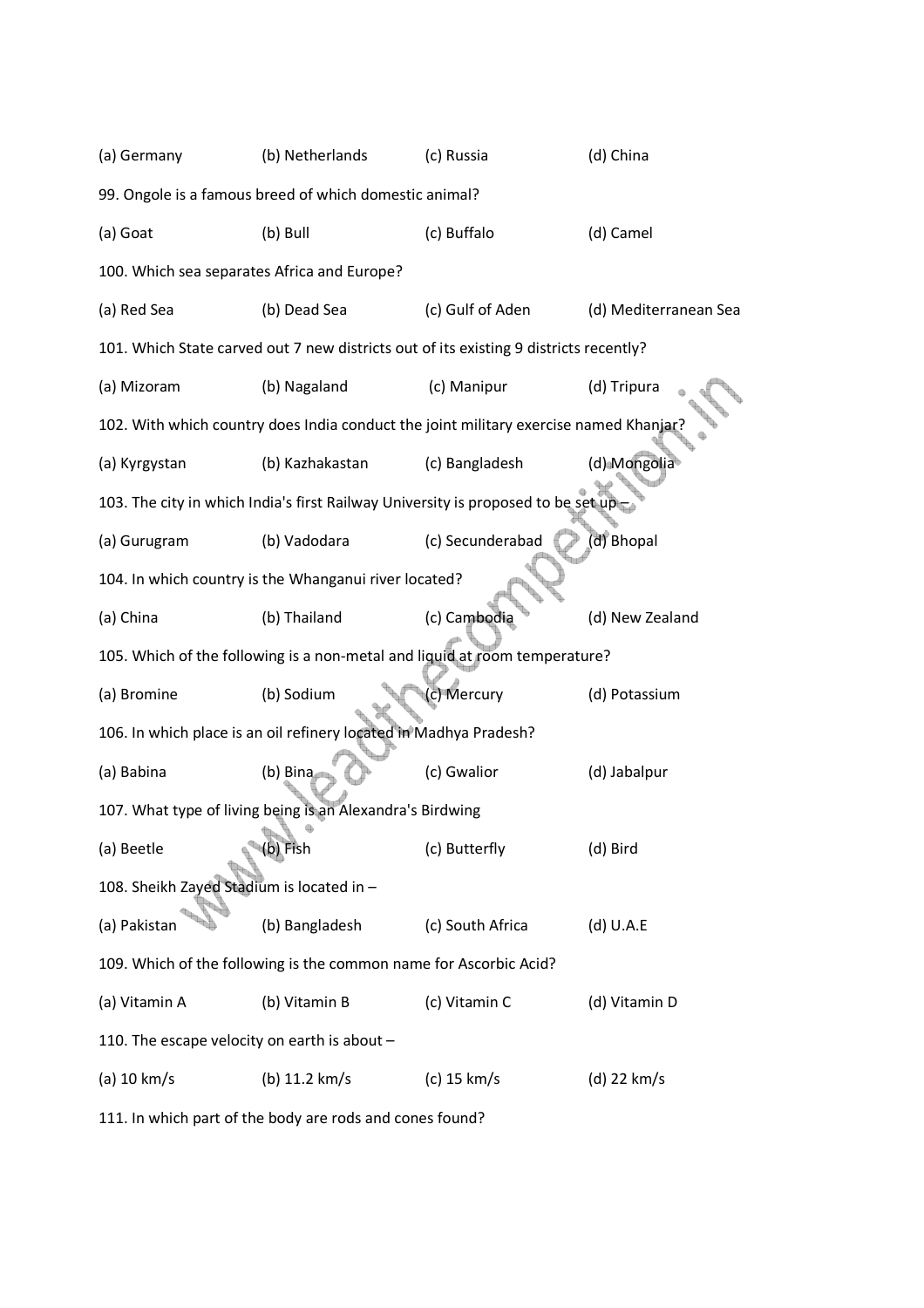| (a) Eye                                                                        | (b) Stomach                                                                   | (c) Intestines                     | (d) Bones        |  |  |
|--------------------------------------------------------------------------------|-------------------------------------------------------------------------------|------------------------------------|------------------|--|--|
| 112. Unwanted and unsolicited e-mail received is known as -                    |                                                                               |                                    |                  |  |  |
| (a) Junk                                                                       | (b) Trash                                                                     | (c) Spam                           | (d) Subscription |  |  |
|                                                                                | 113. Which zoo in India recently added penguins to its collection of animals? |                                    |                  |  |  |
| (a) Alipore Zoo, Kolkata                                                       |                                                                               | (b) Veermata Jijabai Udyan, Mumbai |                  |  |  |
| (c) Chhatbir Zoo, Chandigarh                                                   |                                                                               | (d) National Zoo, Delhi            |                  |  |  |
| 114. Ulaanbataar is the capital of -                                           |                                                                               |                                    |                  |  |  |
| (a) Kazakhstan                                                                 | (b) Uzbekistan                                                                | (c) East Timor                     | (d) Mongolia     |  |  |
|                                                                                | 115. Stratus, Cirrus and Cumulonimbus are types of -                          |                                    |                  |  |  |
| (a) Clouds                                                                     | (b) Ocean currents                                                            | (c) Sea winds                      | Rainfall         |  |  |
|                                                                                | 116. National Philatelic Museum is located in -                               |                                    |                  |  |  |
| (a) Mumbai                                                                     | (b) Chennai                                                                   | (c) New Delhi                      | (d) Hyderabad    |  |  |
|                                                                                | 117. Which of the following does not have a Northern Command?                 |                                    |                  |  |  |
| (a) Indian Army                                                                | (b) Indian Navy                                                               | (c) Indian Air Force               | (d) Both 2 and 3 |  |  |
| 118. Horsley Hills is a hill station located in                                |                                                                               |                                    |                  |  |  |
| (a) Tamil Nadu                                                                 | (b) Andhra Pradesh                                                            | (c) Puducherry                     | (d) Kerala       |  |  |
|                                                                                | 119. European Central Bank, the central bank for Euro, is located in -        |                                    |                  |  |  |
| (a) Frankfurt                                                                  | (b) Geneva                                                                    | (c) London                         | (d) Madrid       |  |  |
| 120. India's first mission to the moon, Chandrayaan was launched in the year - |                                                                               |                                    |                  |  |  |
| (a) 2006                                                                       | (b) 2007                                                                      | $(c)$ 2008                         | $(d)$ 2009       |  |  |
| 121. Rani Jhansi Marine National Park is located in -                          |                                                                               |                                    |                  |  |  |
| (a) Andaman & Nicobar Islands                                                  |                                                                               | (b) Lakshdweep Islands             |                  |  |  |
| (c) Tamil Nadu                                                                 |                                                                               | (d) Kerala                         |                  |  |  |
| 122. Poorna is film directed by -                                              |                                                                               |                                    |                  |  |  |
| (a) Nitesh Tiwari                                                              | (b) Rakeysh O. Mehra                                                          | (c) Rahul Bose                     | (d) Omung Kumar  |  |  |
|                                                                                |                                                                               |                                    |                  |  |  |

123. Ocimum Sanctumum is the scientific name of which common plant?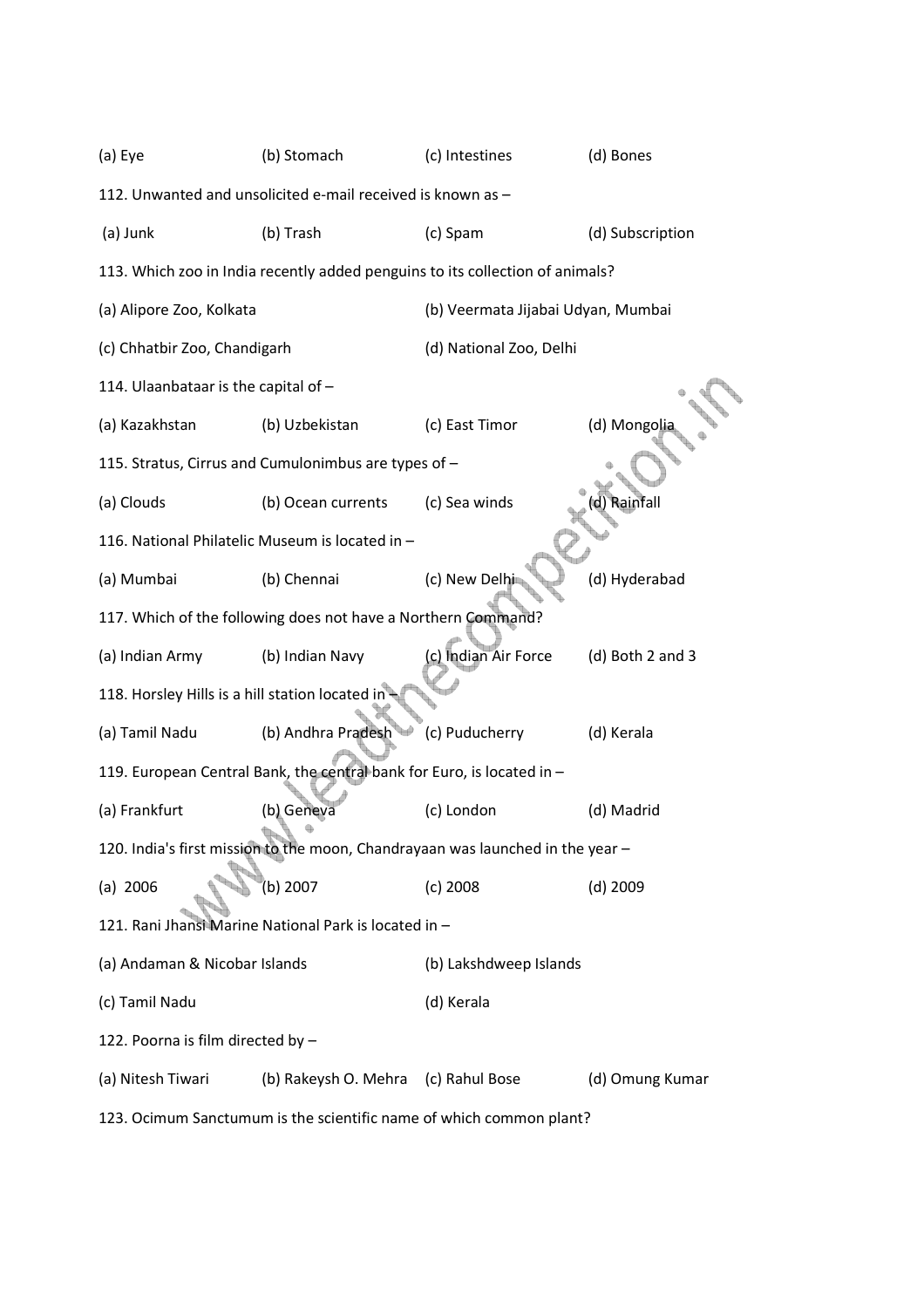(a) Tulasi (b) Neem (c) Sandalwood (d) Coriander 124. Which is the Upper House of Congress in the United States? (a) House of Representatives (b) Senate (c) House of Lords (d) House of Commons 125. In which state is the Hazara Rama Temple located? (a) Karnataka (b) Telangana (c) Andhra Pradesh (d) Tamil Nadu 126. Who of the following was known as Rajarshi? (a) Madan Mohan Malviya (b) Purshottam Das Tandon (c) Deen Dayal Upadhyay (d) Syama Prasad Mukherjee 127. Which river is also known as Lavanavati? (a) Chambal (b) Mahanadi (c) Luni (d) Kosi 128. Platelet count is severely affected in which of the following diseases? (a) Cholera (b) Typhoid (c) Tuberculosis (d) Dengue 129. Which monument was constructed to generate employment during a famine in 1784? (a) Bada Imambara, Lucknow (b) Buland Darwaza, Fatehpur Sikri (c) Charminar, Hyderabad (d) Gateway of India, Mumbai 130. Which of the following is different from the other three? (a) ebay (b) Amazon (c) Alibaba (d) PayPal 131. Which plant is commonly known as touch-me-not plant? (a) Ailanthus triphysa (b) Mimosa pudica (c) Musa paradisicum (d) Ananas sativus 132. Which desert is rich in gold reserves? (a) Atacama (b) Arabian (c) Thar (d) Gobi 133. Tinea Pedis affects which part of the body? (a) Ear (b) Heart (c) Stomach (d) Feet 134. Who wrote the famous line 'The child is the father of man'? (a) Lord Tennyson (b) John Keats (c) William Wordsworth (d) RL Stevenson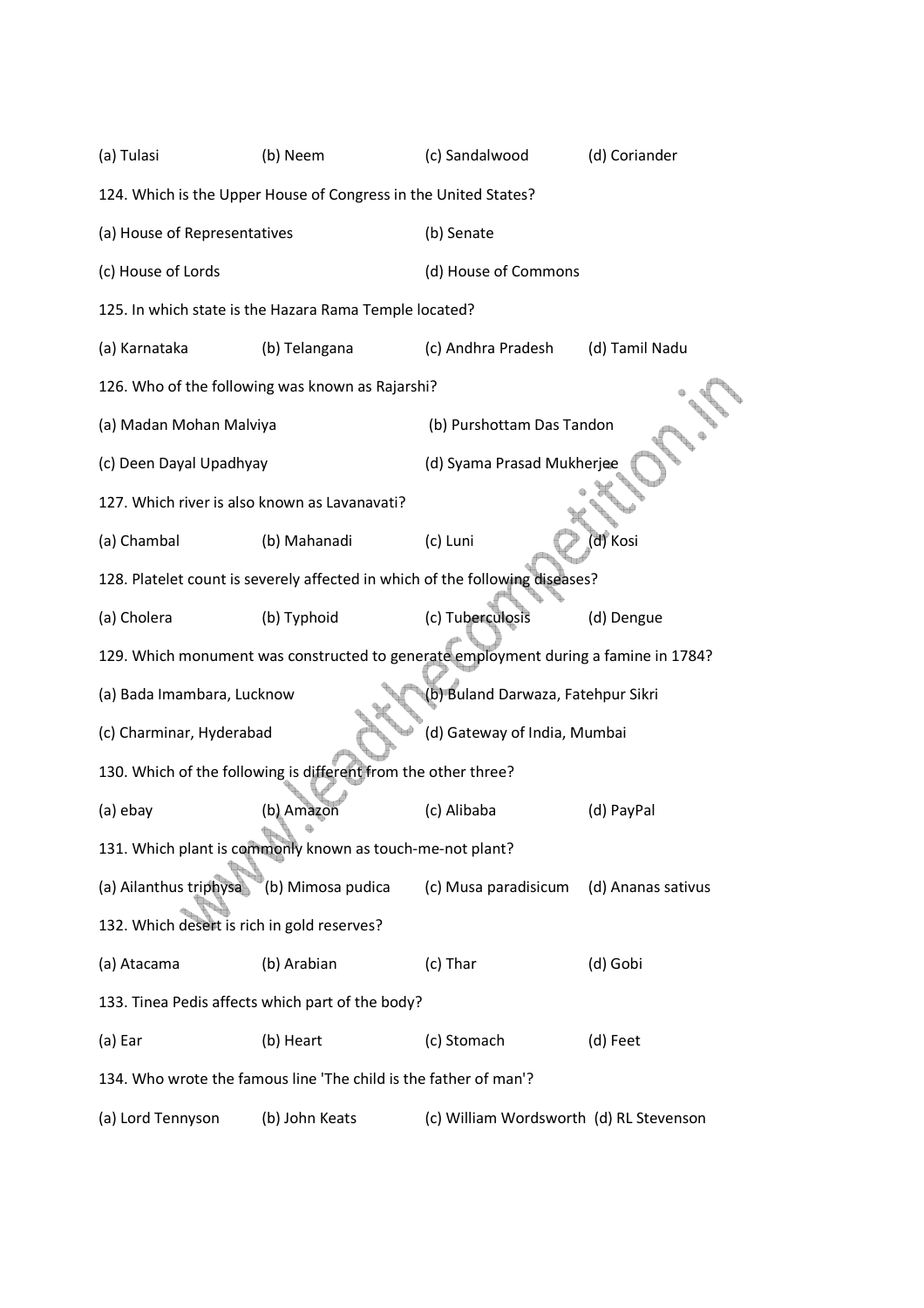| 135. In which layer of atmosphere is the ozone layer found?                            |                                                                        |                           |                      |  |
|----------------------------------------------------------------------------------------|------------------------------------------------------------------------|---------------------------|----------------------|--|
| (a) Troposphere                                                                        | (b) Stratosphere                                                       | (c) Mesosphere            | (d) Exosphere        |  |
|                                                                                        | 136. In which city is the statue of Christ the Redeemer located?       |                           |                      |  |
| (a) Rio de Janeiro                                                                     | (b) Mexico City                                                        | (c) Buenes Aires          | (d) Sao Paolo        |  |
|                                                                                        | 137. Which is the largest island in the Indian Ocean?                  |                           |                      |  |
| (a) Sri Lanka                                                                          | (b) Mauritius                                                          | (c) Maldives              | (d) Madagascar       |  |
| 138. The Red Shirts movement was led by -                                              |                                                                        |                           |                      |  |
| (a) Khan Abdul Gaffar Khan                                                             |                                                                        | (b) Maulana Azad          |                      |  |
| (c) Sir Syed Ahmed Khan                                                                |                                                                        | (d) Lala Lajpat Rai       |                      |  |
| 139. The ISD code of U.S.A. is -                                                       |                                                                        |                           |                      |  |
| $(a) +11$                                                                              | $(b) + 1$                                                              | $(c) +21$                 | $d\bar{f}$ +2        |  |
|                                                                                        | 140. Who has the right to decide whether a bill is a money bill or not |                           |                      |  |
| (a) President                                                                          | (b) Prime Minister                                                     | (c) Lok Sabha Speaker     | (d) Finance Minister |  |
|                                                                                        | 141. Shiv Nadar is the founder of which company?                       |                           |                      |  |
| (b) HCL Enterprise<br>(a) Hexaware Technologies                                        |                                                                        |                           |                      |  |
| (c) Cognizant Technologies                                                             |                                                                        | (d) Lenovo India          |                      |  |
|                                                                                        | 142. Who discovered the noble gases xenon, neon, argon and krypton?    |                           |                      |  |
| (a) William Ramsay                                                                     | (b) Humphry Davy                                                       | (c) Joseph Priestley      | (d) Henry Cavendish  |  |
| 143. Raghu Rai is a well-known -                                                       |                                                                        |                           |                      |  |
| (a) Painter                                                                            | (b) Film Director                                                      | (c) Photographer          | (d) Sportsperson     |  |
| 144. Manohar Parrikar has become the Chief Minister of Goa for the -                   |                                                                        |                           |                      |  |
| (a) First time                                                                         | (b) Second time                                                        | (c) Third time            | (d) Fourth time      |  |
| 145. Which President introduced the Visitor's Award for Central Universities in India? |                                                                        |                           |                      |  |
| (a) Shri APJ Abdul Kalam                                                               |                                                                        | (b) Dr. Rajendra Prasad   |                      |  |
| (c) Dr. Radhakrishnan                                                                  |                                                                        | (d) Shri Pranab Mukherjee |                      |  |
| 146. Which planet has a moon named Phobos?                                             |                                                                        |                           |                      |  |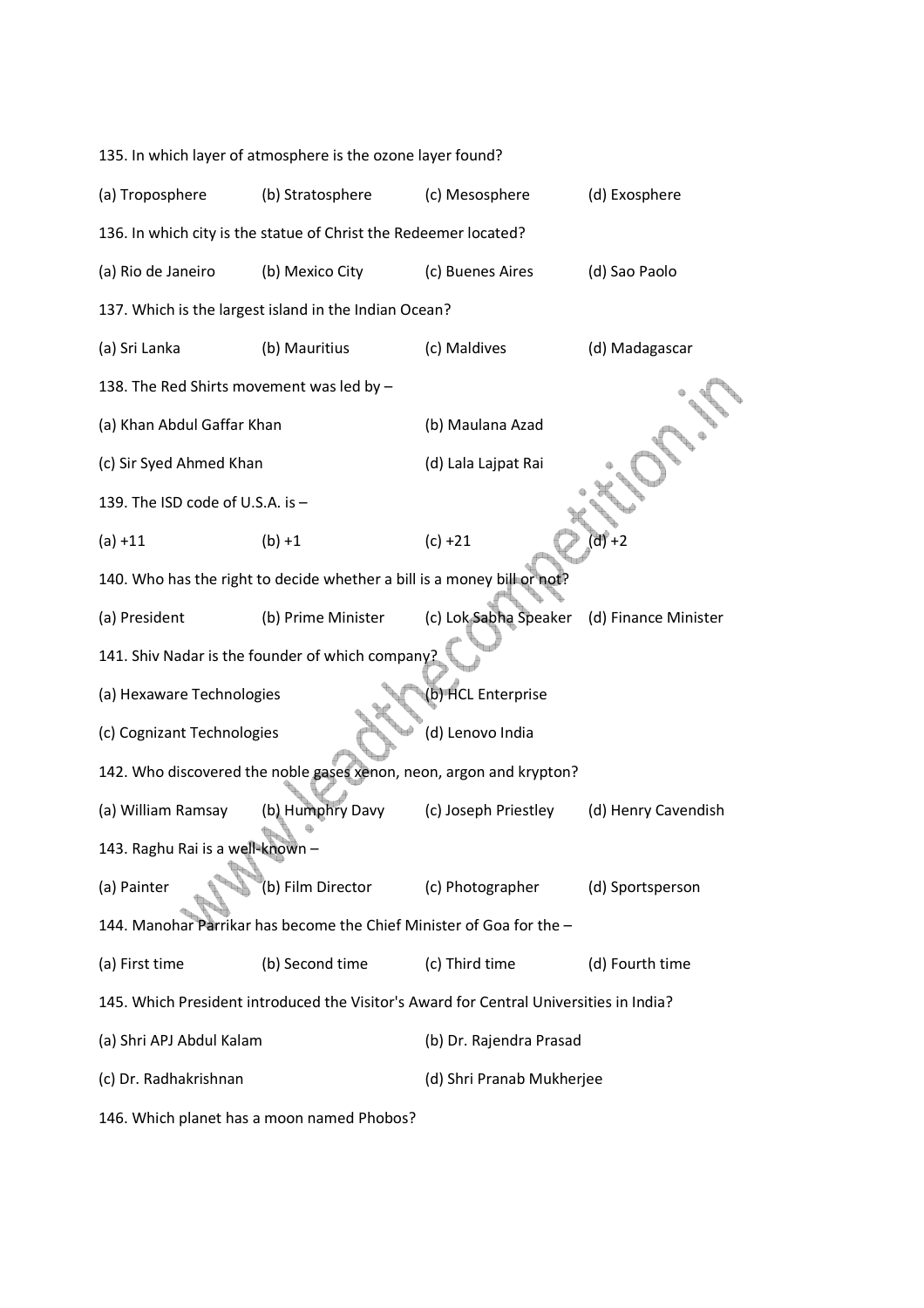| (a) Mars                                                                                   | (b) Jupiter                                                                                | (c) Saturn                                      | (d) Neptune   |  |  |
|--------------------------------------------------------------------------------------------|--------------------------------------------------------------------------------------------|-------------------------------------------------|---------------|--|--|
|                                                                                            | 147. Next to Mandarin, which language has the most number of native speakers in the world? |                                                 |               |  |  |
| (a) English                                                                                | (b) Arabic                                                                                 | (c) Hindi                                       | (d) Spanish   |  |  |
|                                                                                            | 148. Saha Institute of Nuclear Physics is located in -                                     |                                                 |               |  |  |
| (a) Kolkata                                                                                | (b) Bhubaneswar                                                                            | (c) Mumbai                                      | (d) Bengaluru |  |  |
| 149. Gyan Prasarak Mandali was formed by -                                                 |                                                                                            |                                                 |               |  |  |
| (a) Lokmanya Tilak                                                                         |                                                                                            | (b) Dadabhai Naoroji                            |               |  |  |
| (c) Gopal Krishna Gokhale                                                                  |                                                                                            | (d) Raja Rammohan Roy                           |               |  |  |
|                                                                                            | 150. Which body separates Asian and European part of Turkey?                               |                                                 |               |  |  |
| (a) Bosphorus strait                                                                       | (b) Kiel Canal                                                                             | (c) St. George's Channel (d) Strait of Baltiysk |               |  |  |
|                                                                                            | 151. Business Standard Company of the Year Award 2017 was given to                         |                                                 |               |  |  |
| (a) Axis Bank                                                                              | (b) Indigo Airlines                                                                        | (c) NTPC                                        | (d) Spicejet  |  |  |
|                                                                                            | 152. World Consumer Rights Day is observed on -                                            |                                                 |               |  |  |
| (a) March 8                                                                                | (b) March 12                                                                               | (c) March 15                                    | (d) March 20  |  |  |
|                                                                                            | 153. Helicopter display team of the Indian Air Force is known as -                         |                                                 |               |  |  |
| (a) Sarang                                                                                 | (b) Surya Kiran                                                                            | (c) Thunderbird                                 | (d) Saras     |  |  |
| 154. What is the name of GPS system launched by China?                                     |                                                                                            |                                                 |               |  |  |
| (a) BeiDou                                                                                 | (b) Weibo                                                                                  | (c) Liaoning                                    | (d) Shenzou   |  |  |
| 155. Which of the following has both Upper and Lower houses in its Parliament (Bicameral)? |                                                                                            |                                                 |               |  |  |
| (a) Nepal                                                                                  | (b) Bangladesh                                                                             | (c) Sri Lanka                                   | (d) Bhutan    |  |  |
| 156. Which of the following is NOT a hormonal disease?                                     |                                                                                            |                                                 |               |  |  |
| (a) Diabetes                                                                               | (b) Goitre                                                                                 | (c) Acromegaly                                  | (d) Anaemia   |  |  |
| 157. Propagation of which plant is NOT carried out by stem cuttings?                       |                                                                                            |                                                 |               |  |  |
| (a) Apple                                                                                  | (b) Sugarcane                                                                              | (c) Tea                                         | (d) Rose      |  |  |
| 158. Regal Cinema in which city closed down its business recently?                         |                                                                                            |                                                 |               |  |  |
| (a) Mumbai                                                                                 | (b) Delhi                                                                                  | (c) Jaipur                                      | (d) Kolkata   |  |  |